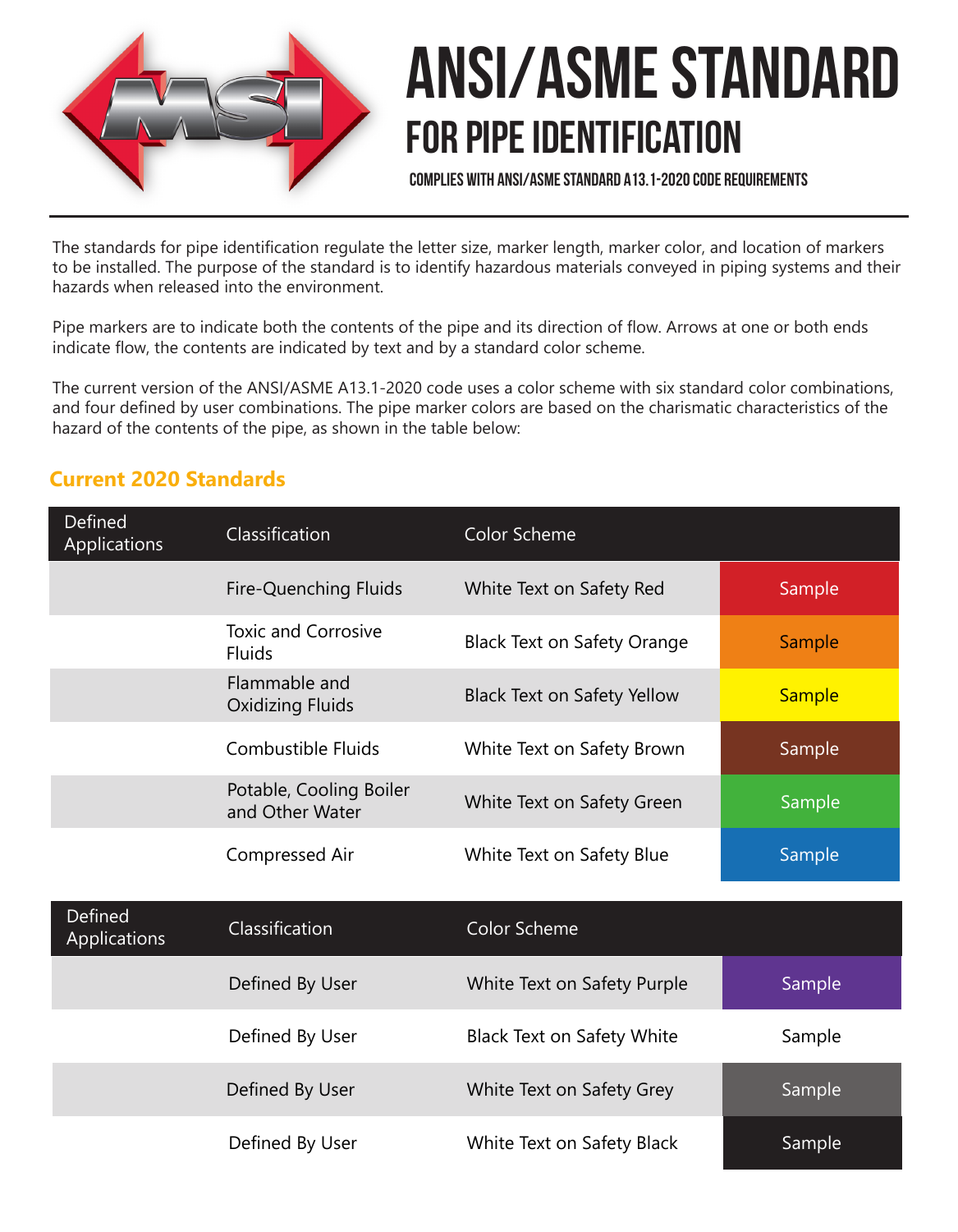Existing schemes for identification can be considered meeting the updated 2020 ASME requirements if the schemes are described in writing or employees are trained to the operation and hazards of the piping systems. To avoid confusion, any existing facility that was labeled to the older 1996 color scheme may continue to be updated using that specification following the table below:

### **Previous 1996 Standards**

| <b>Materials Inherently Hazardous</b>                                                                  | Color Scheme                |               |
|--------------------------------------------------------------------------------------------------------|-----------------------------|---------------|
| Flammable or Explosive, Chemically Active or Toxic,<br>Extreme Temperature or Pressures, Radiooactive. | Black Text on Safety Yellow | <b>Sample</b> |
|                                                                                                        |                             |               |
| Materials Inherently Low Hazard                                                                        | Color Scheme                |               |
| <b>Toxic and Corrosive Fluids</b>                                                                      | White Text on Safety Green  | Sample        |
| <b>Toxic and Corrosive Fluids</b>                                                                      | White Text on Safety Blue   | Sample        |

# **Pipe Marker Placement**

Pipe markers should be positioned so that they can be easily seen from the normal angle of approach – for instance, below the centerline of the pipe if the pipe is overhead, and above the centerline if the pipe is below eye level. Markers are required at the following locations:

- Adjacent to all valves and flanges
- Adjacent to all changes of direction
- On both sides of wall or floor penetrations
- At intervals on straight pipe runs sufficient for identification

### **Pipe Marker Size**

Pipe diameter determines the appropriate marker and text sizes, as shown in the following table:

| <b>Outside Pipe Diameter</b> | Minimum Length of<br>Marker Color Field | Minimum Text<br>Height |
|------------------------------|-----------------------------------------|------------------------|
| .7" to 1.3" (18 to 33 mm)    | $8''$ (200 mm)                          | $.5''$ (13 mm)         |
| 1.4" to 2.4" (34 to 61 mm)   | $8''$ (200 mm)                          | $.7"$ (19 mm)          |
| 2.5" to 6.7" (62 to 170 mm)  | $12''$ (300 mm)                         | $1.3''$ (32 mm)        |
| 6.8' to 10" (171 to 254 mm)  | 24" (600 mm)                            | $2.5''$ (64 mm)        |
| Over 10" (Over 254 mm)       | 32" (800 mm)                            | $3.5''$ (89 mm)        |